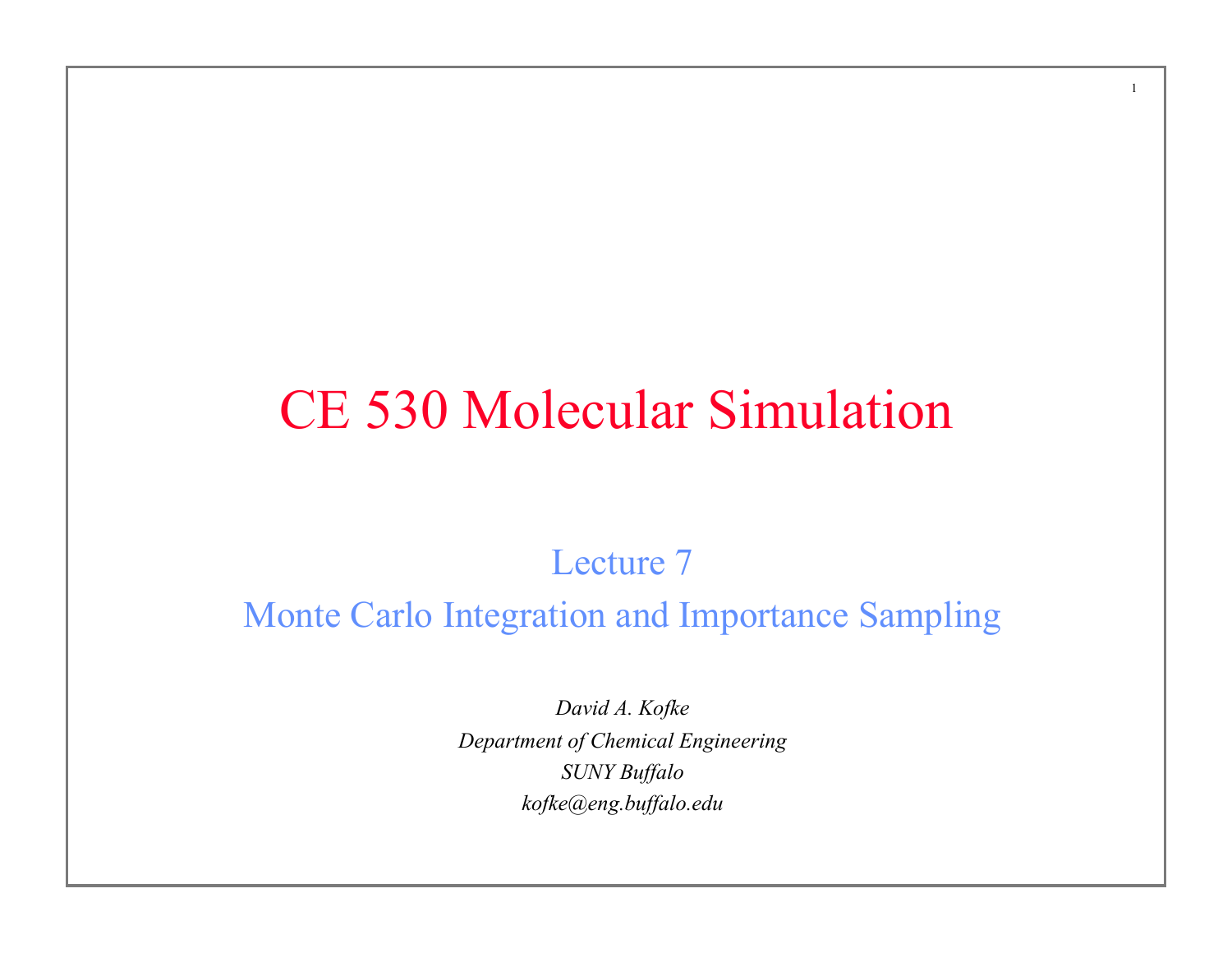# Monte Carlo Simulation

2

O Gives properties via ensemble averaging

- *No time integration*
- *Cannot measure dynamical properties*
- ¡ Employs stochastic methods to generate a (large) sample of members of an ensemble
	- *"random numbers" guide the selection of new samples*
- **O** Permits great flexibility
	- *members of ensemble can be generated according to any convenient probability distribution…*
	- *…and any given probability distribution can be sampled in many ways*
	- *strategies developed to optimize quality of results*  ergodicity — better sampling of all relevant regions of configuration space variance minimization — better precision of results

¡ MC "simulation" is the evaluation of statistical-mechanics integrals 3 1  $N$ <sub>N!</sub>  $\frac{1}{N} \frac{1}{N!} \int dr^N U(r^N) e^{-\beta U(r^N)}$   $Q = \frac{1}{h^{3N} N!} \int dp^N dr^N e^{-\beta E}$  $\frac{1}{2}$  dr<sup>N</sup>U(r<sup>N</sup>) *N N*  $\langle U \rangle = \frac{1}{Z_N} \frac{1}{N!} \int dr^N U(r^N) e^{-\beta U(r^N)}$   $Q = \frac{1}{h^{3N} N!} \int dp^N dr^N e^{-\beta E}$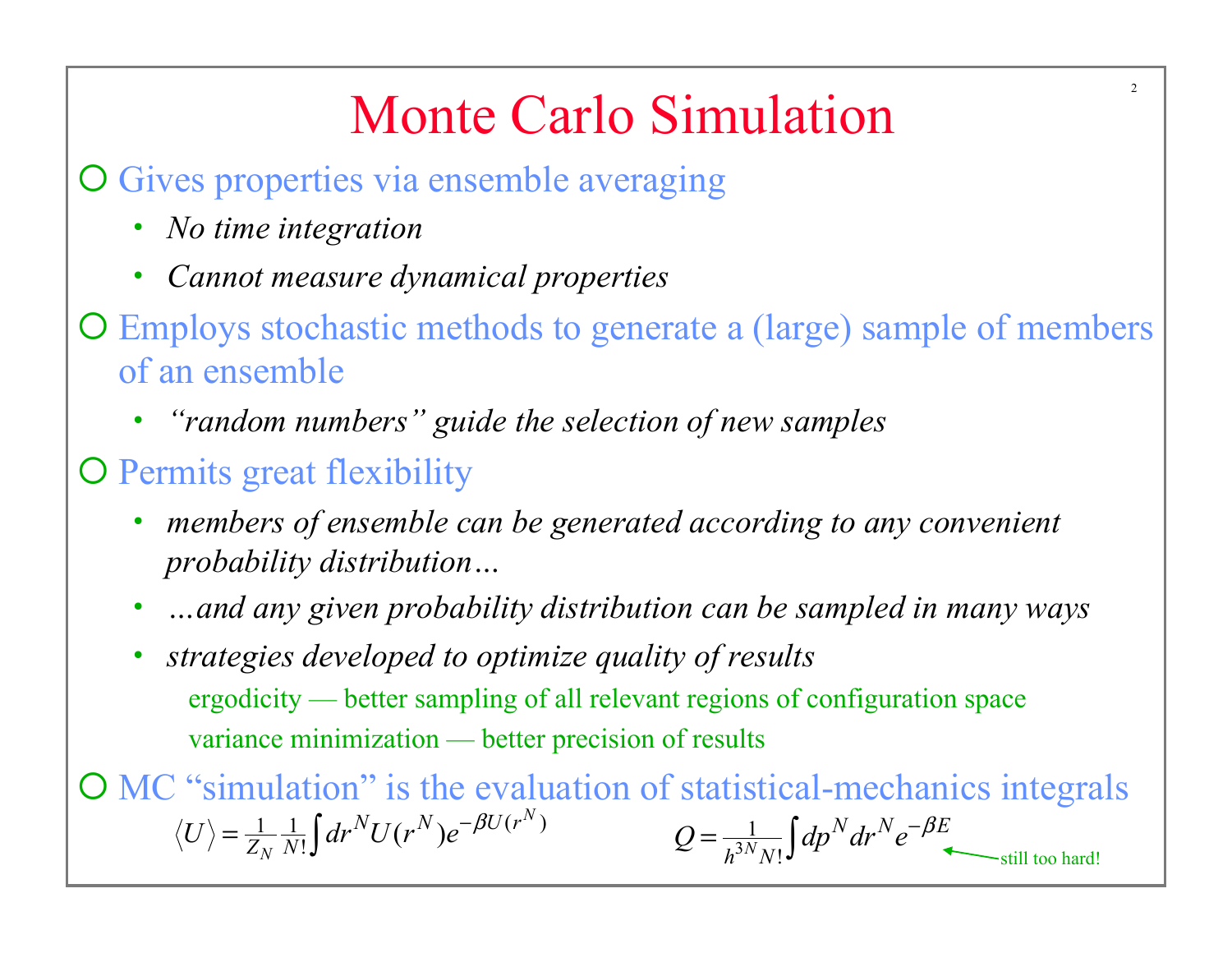### One-Dimensional Integrals

3

#### O Methodical approaches

• *rectangle rule, trapezoid rule, Simpson's rule* 

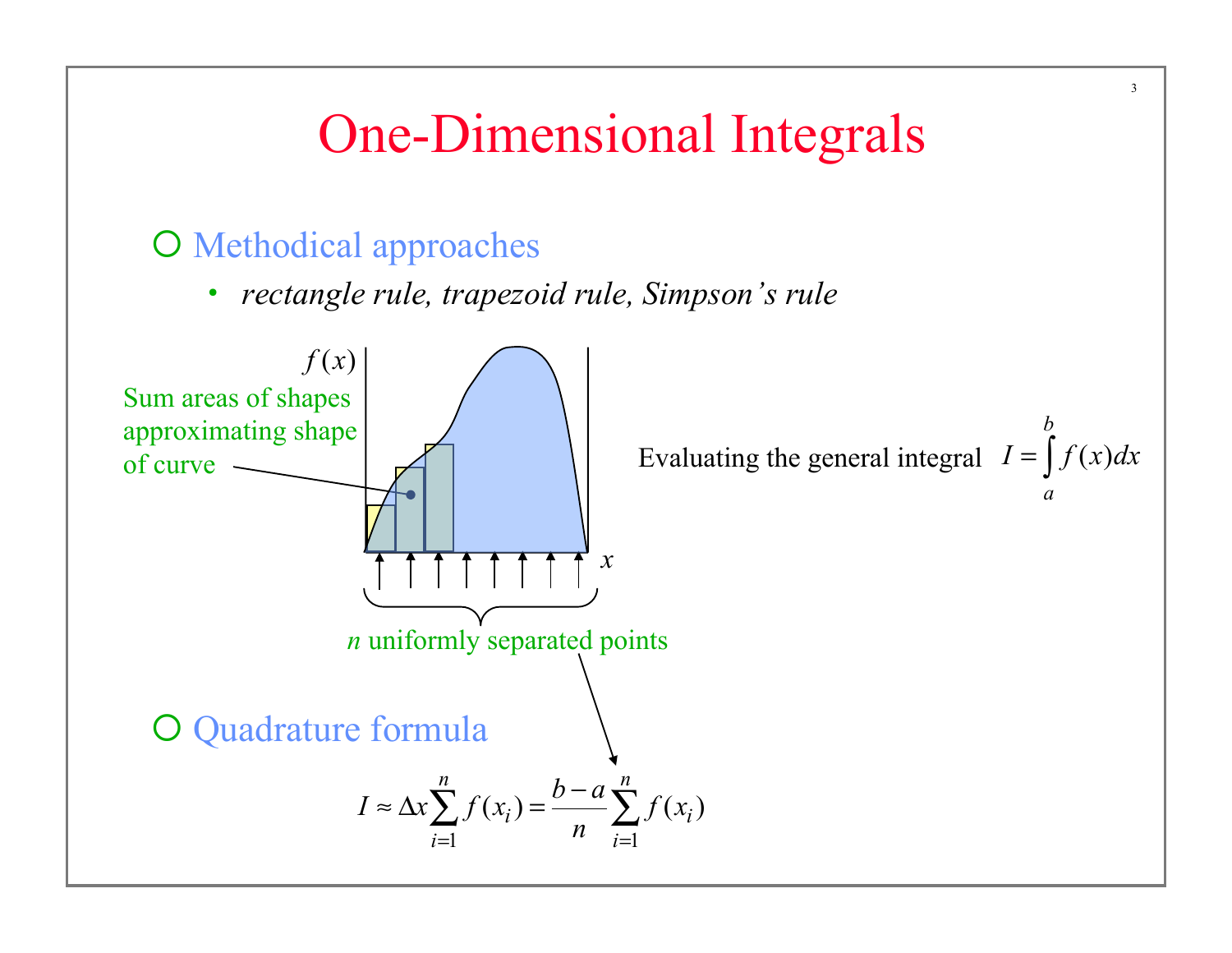### Monte Carlo Integration

#### O Stochastic approach

O Same quadrature formula, different selection of points



O Click here for an applet demonstrating MC integration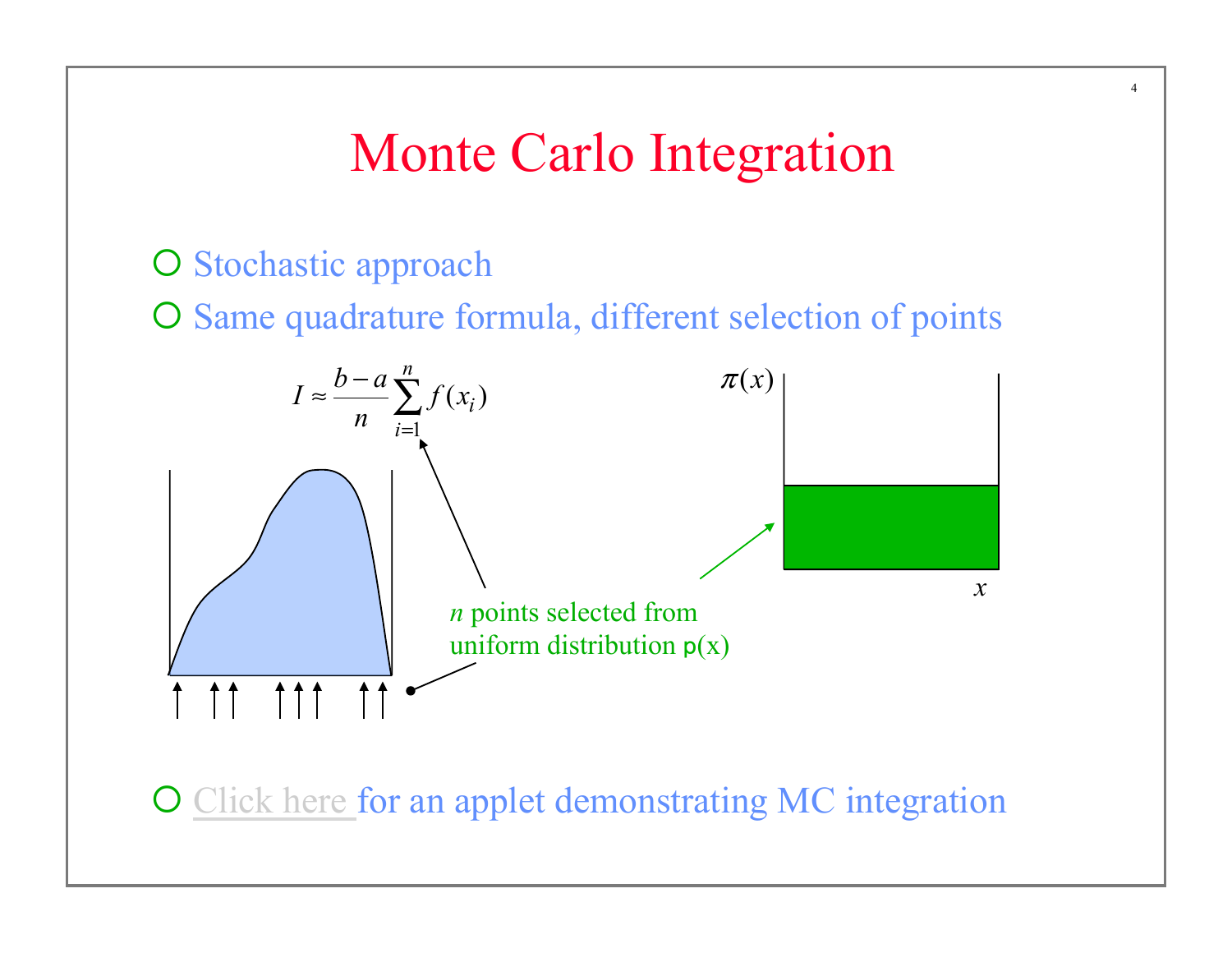# Random Number Generation

#### O Random number generators

- *subroutines that provide a new random deviate with each call*
- *basic generators give value on (0,1) with uniform probability*
- *uses a deterministic algorithm (of course)*  usually involves multiplication and truncation of leading bits of a number  $X_{n+1} = (aX_n + c) \mod m$  *linear congruential sequence*

### O Returns set of numbers that meet many statistical measures of randomness

- *histogram is uniform*
- *no systematic correlation of deviates* 
	- no idea what next value will be from knowledge of present value (without knowing generation algorithm) but eventually, the series must end up repeating
- O Some famous failures
	- *be careful to use a good quality generator*

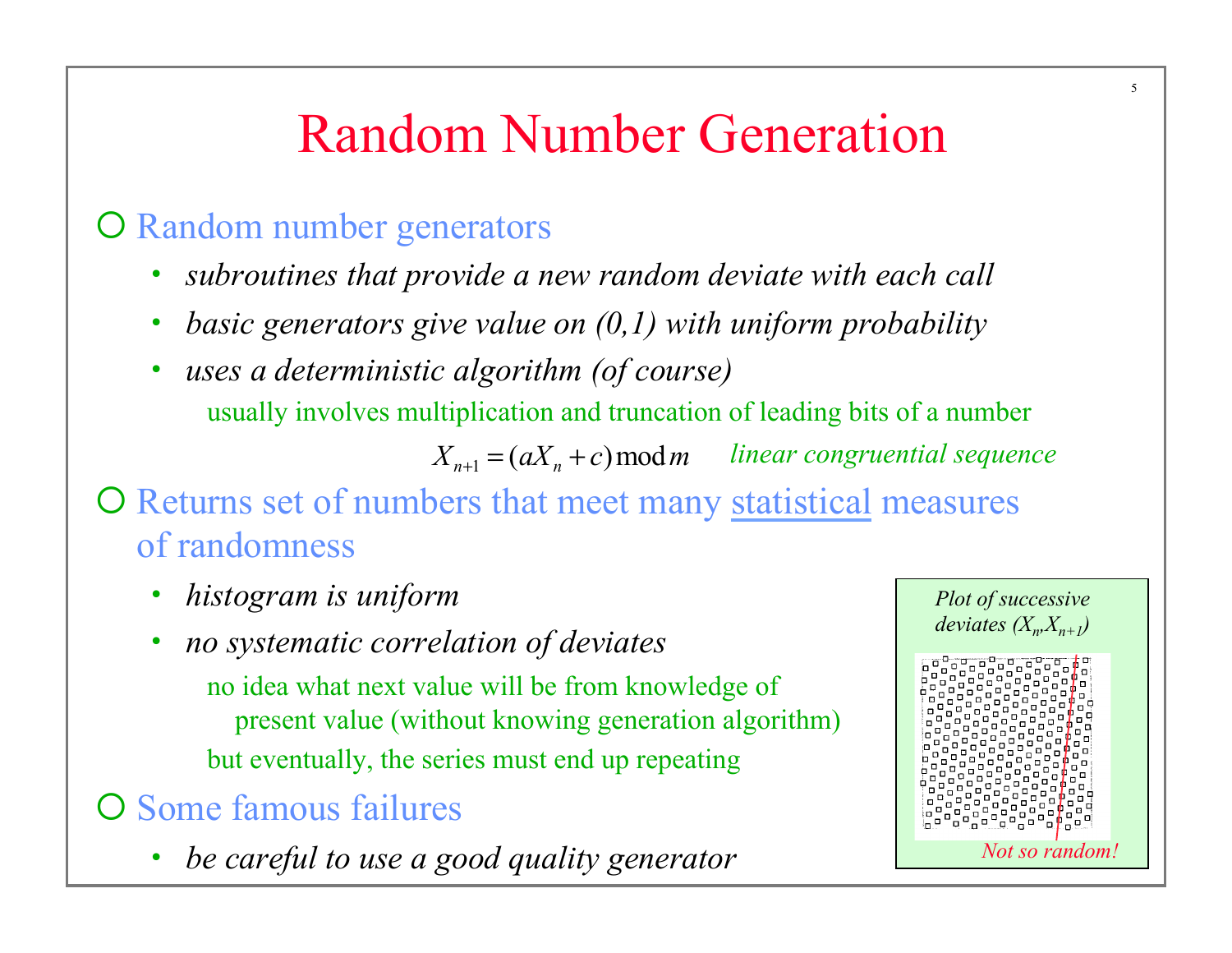### Errors in Random vs. Methodical Sampling

#### O Comparison of errors

- *methodical approach*  $\delta I \sim (\Delta x)^2 \sim n^{-2}$
- *Monte Carlo integration*  <sup>δ</sup> *I* ∼ *n*−1/2

¡ MC error vanishes much more slowly for increasing *n*  O For one-dimensional integrals, MC offers no advantage ¡ This conclusion changes as the dimension *d* of the integral increases

- *methodical approach*  $\delta I (\Delta x)^2 n^{-2/d}$
- *MC integration*

*independent of dimension!*

 $\bigcirc$  MC "wins" at about  $d = 4$ 



*for example (Simpson's rule)*

6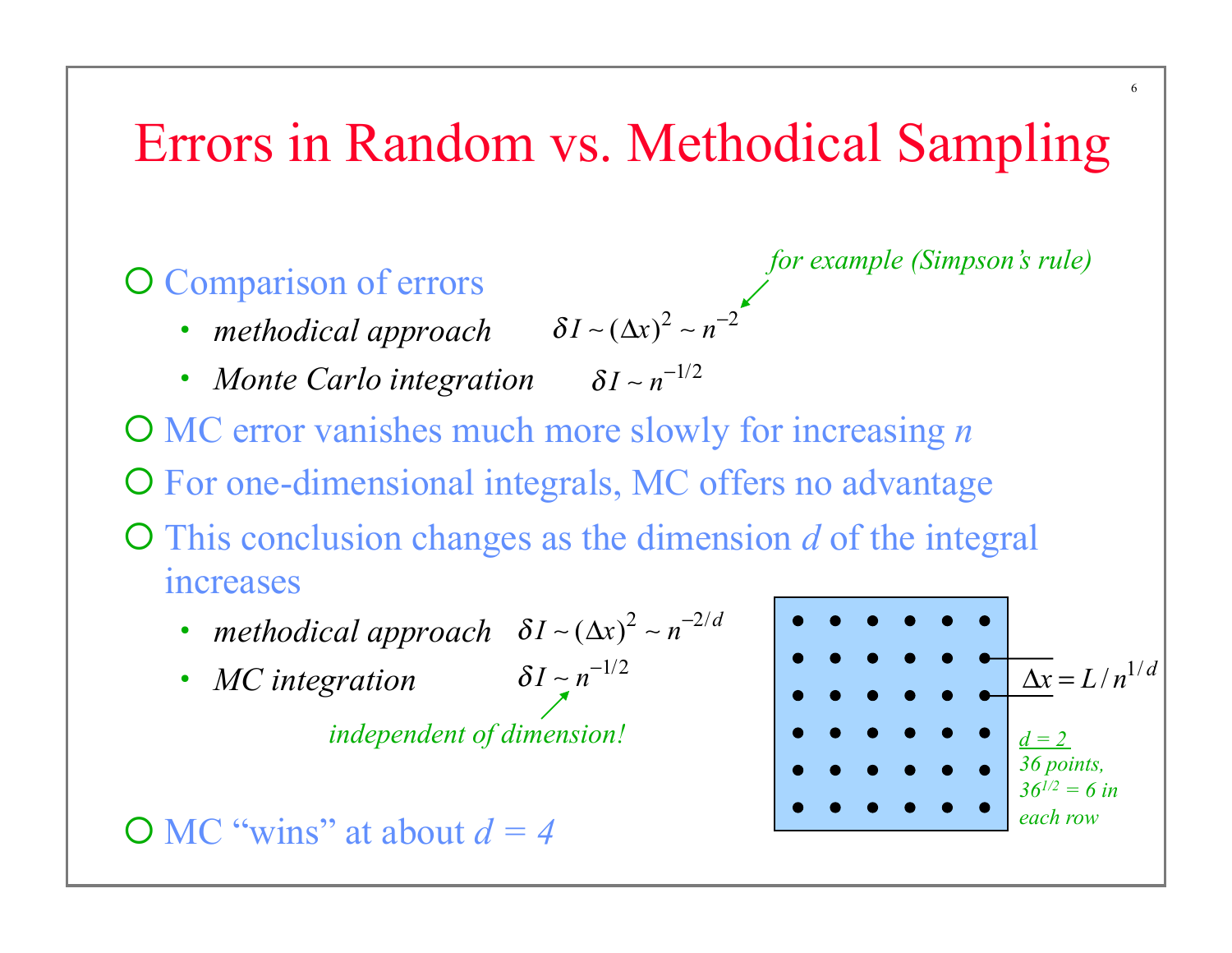### Shape of High-Dimensional Regions

- ¡ Two (and higher) dimensional shapes can be complex
- ¡ How to construct and weight points in a grid that covers the region *R*?



7

*Example: mean-square distance from origin*

$$
\langle r^2 \rangle = \frac{\iint_R (x^2 + y^2) dx dy}{\iint_R dx dy}
$$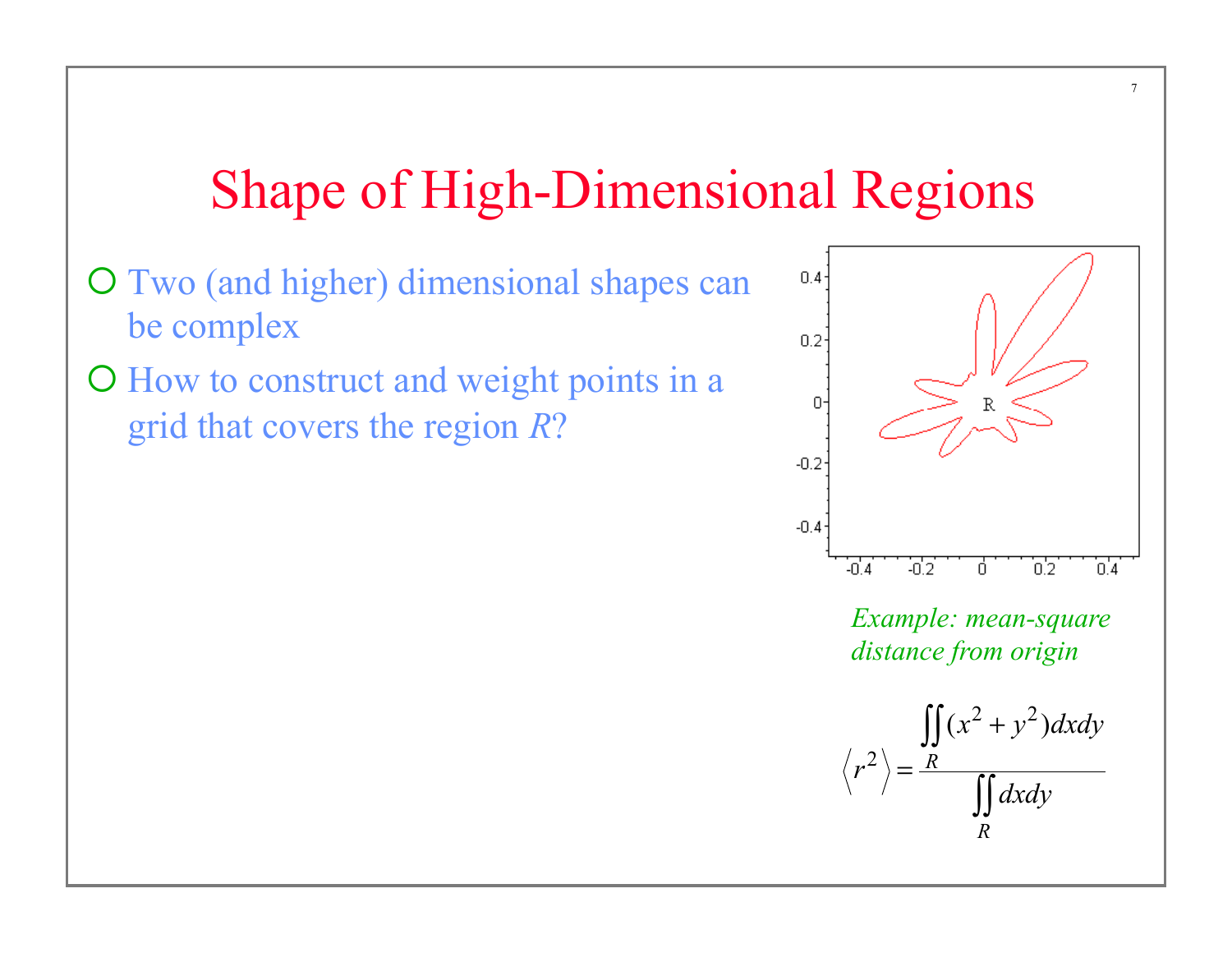# Shape of High-Dimensional Regions

- O Two (and higher) dimensional shapes can be complex
- ¡ How to construct and weight points in a grid that covers the region *R*?
	- *hard to formulate a methodical algorithm in a complex boundary*
	- *usually do not have analytic expression for position of boundary*
	- *complexity of shape can increase unimaginably as dimension of integral grows*
- $\overline{O}$  We need to deal with 100+ dimensional integrals

$$
\langle U \rangle = \frac{1}{Z_N} \frac{1}{N!} \int dr^N U(r^N) e^{-\beta U(r^N)}
$$



*Example: mean-square distance from origin*

 $2^{1,2}$ 2  $(x^2 + y^2)$ *R R*  $(x^2 + y^2)dxdy$ *r dxdy* + = ∫∫ ∫∫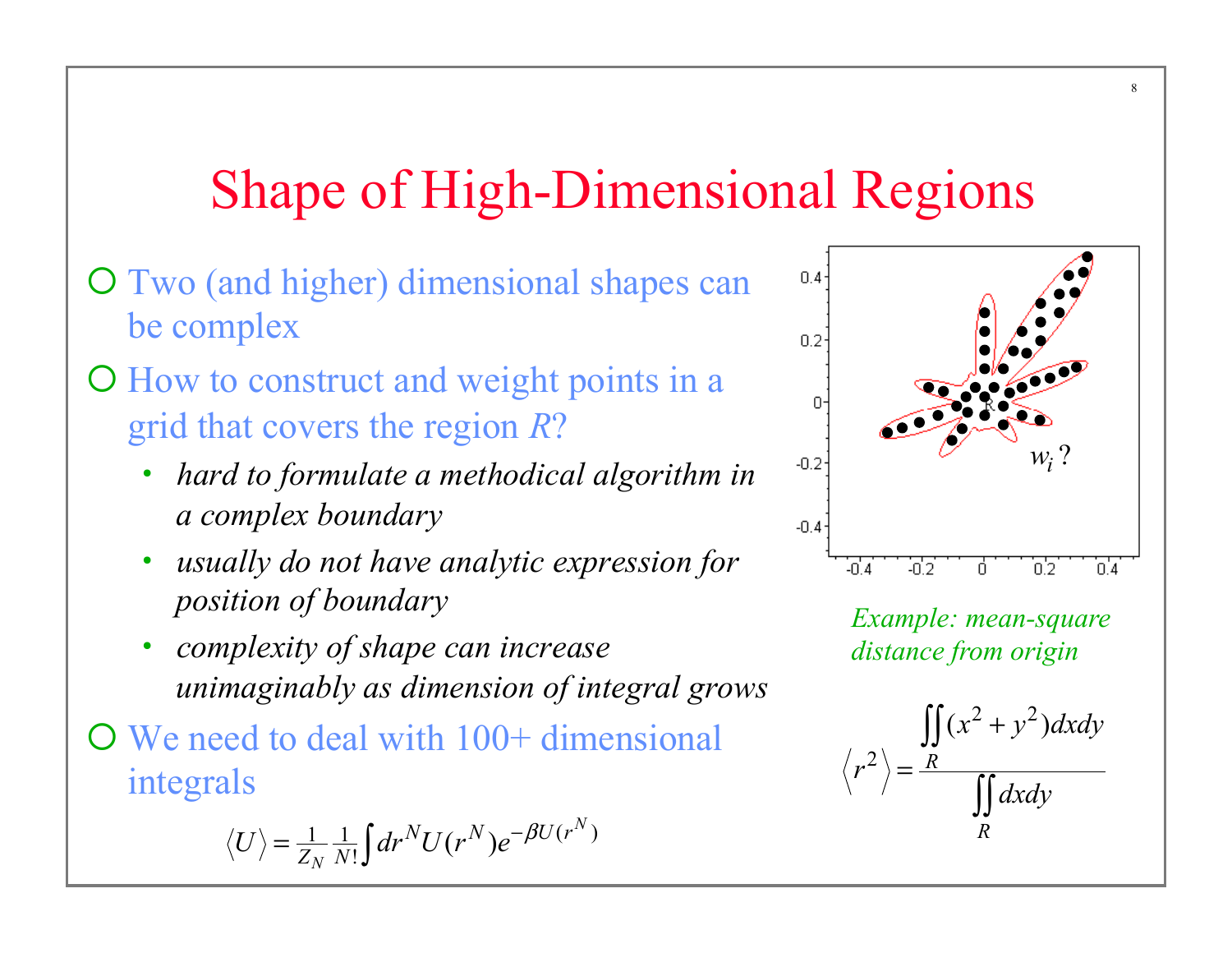### Integrate Over a Simple Shape? 1.

 $\overline{\mathsf{L}}$ 

#### ¡ Modify integrand to cast integral into a simple shaped region

• *define a function indicating if inside or outside* R  $s = \begin{cases} 1 & \text{if } s \leq 1 \end{cases}$ ⎨

$$
\langle r^2 \rangle = \frac{\int_{-0.5}^{+0.5} dx \int_{-0.5}^{+0.5} dy (x^2 + y^2) s(x, y)}{\int_{-0.5}^{+0.5} dx \int_{-0.5}^{+0.5} dy s(x, y)}
$$

#### O Difficult problems remain

- *grid must be fine enough to resolve shape*
- *many points lie outside region of interest*
- *too many quadrature points for our highdimensional integrals (see applet again)*
- Click here for an applet demonstrating 2D quadrature



9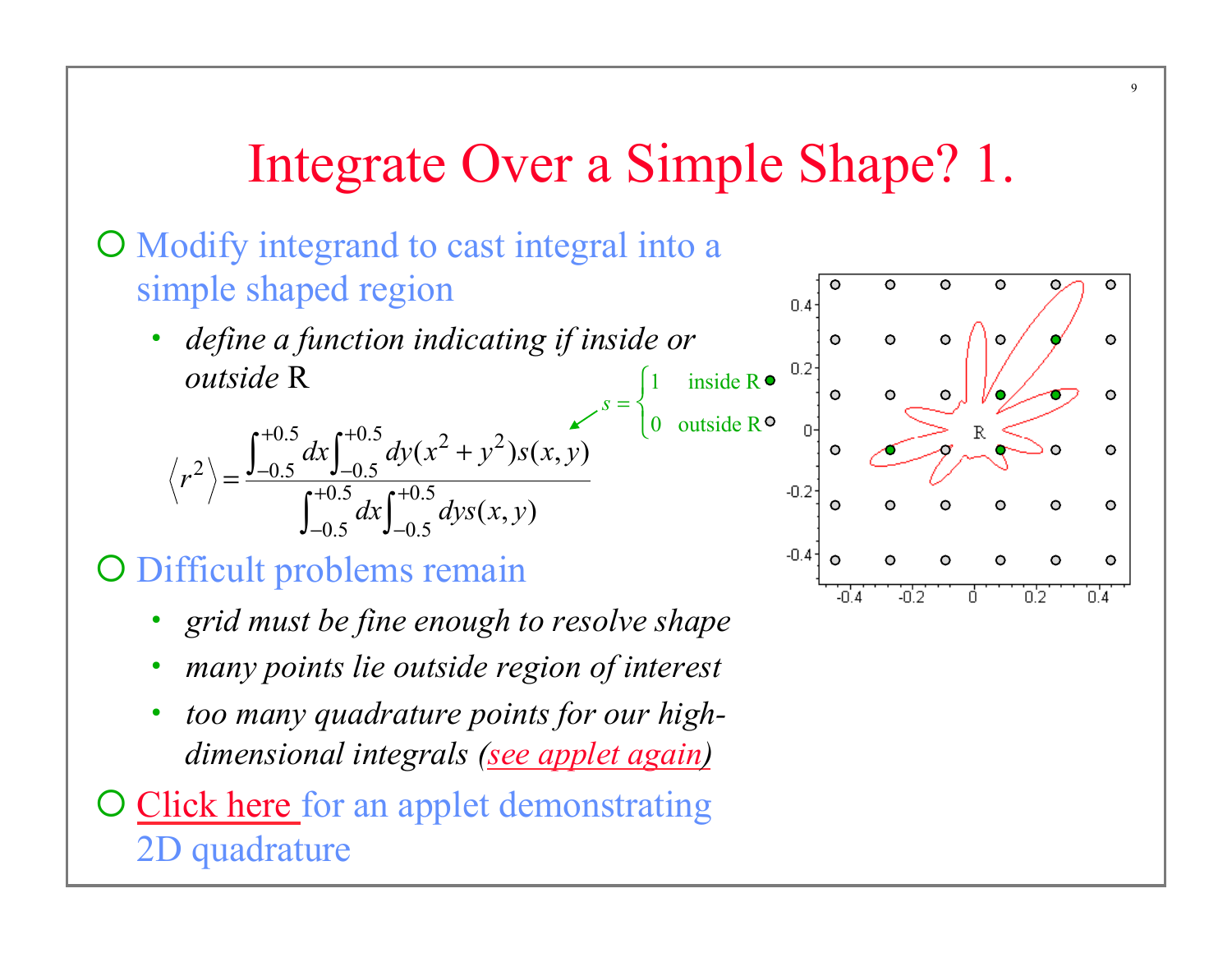## Integrate Over a Simple Shape? 2.

- O Statistical-mechanics integrals typically have significant contributions from miniscule regions of the integration space
	- $\langle U \rangle = \frac{1}{Z_N} \frac{1}{N!} \int dr^N U(r^N) e^{-\beta U(r^N)}$  $\langle U \rangle = \frac{1}{Z_N} \frac{1}{N!} \int dr^N U(r^N) e^{-\beta U(r^N)}$
	- *contributions come only when no spheres overlap N*<sup>*N*</sup>:J<br>putions come only when no spheres overlap (e<sup>−βU</sup> ≠0)
	- e.g., *100 spheres at freezing the fraction is 10-260*
- ¡ Evaluation of integral is possible only if restricted to region important to integral
	- *must contend with complex shape of region*
	- *MC methods highly suited to "importance sampling"*

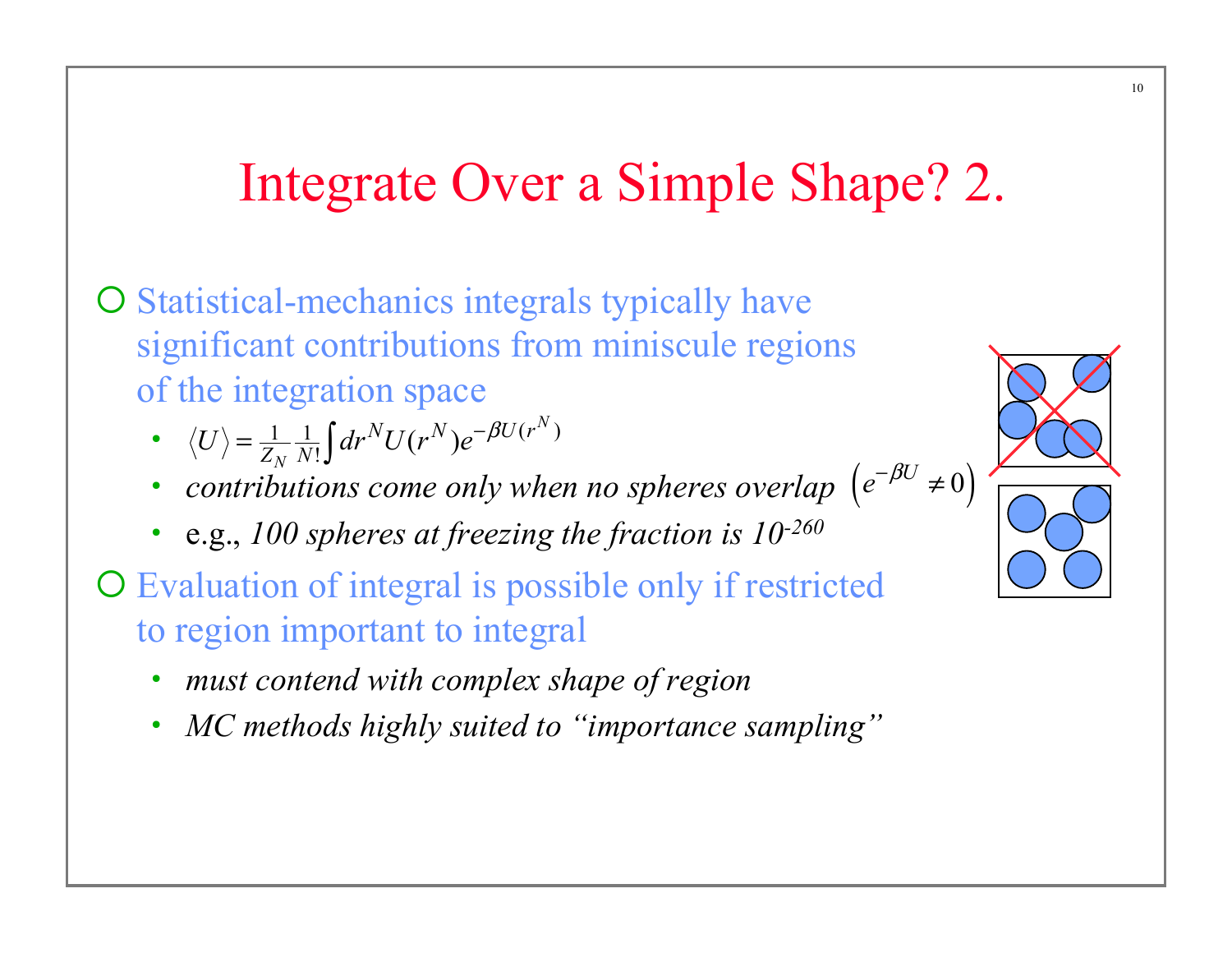### Importance Sampling

O Put more quadrature points in regions where integral receives its greatest contributions

O Return to 1-dimensional example

$$
I = \int_{0}^{1} 3x^2 dx
$$

- **O** Most contribution from region near  $x = 1$
- O Choose quadrature points not uniformly, but according to distribution  $p(x)$ 
	- *linear form is one possibility*



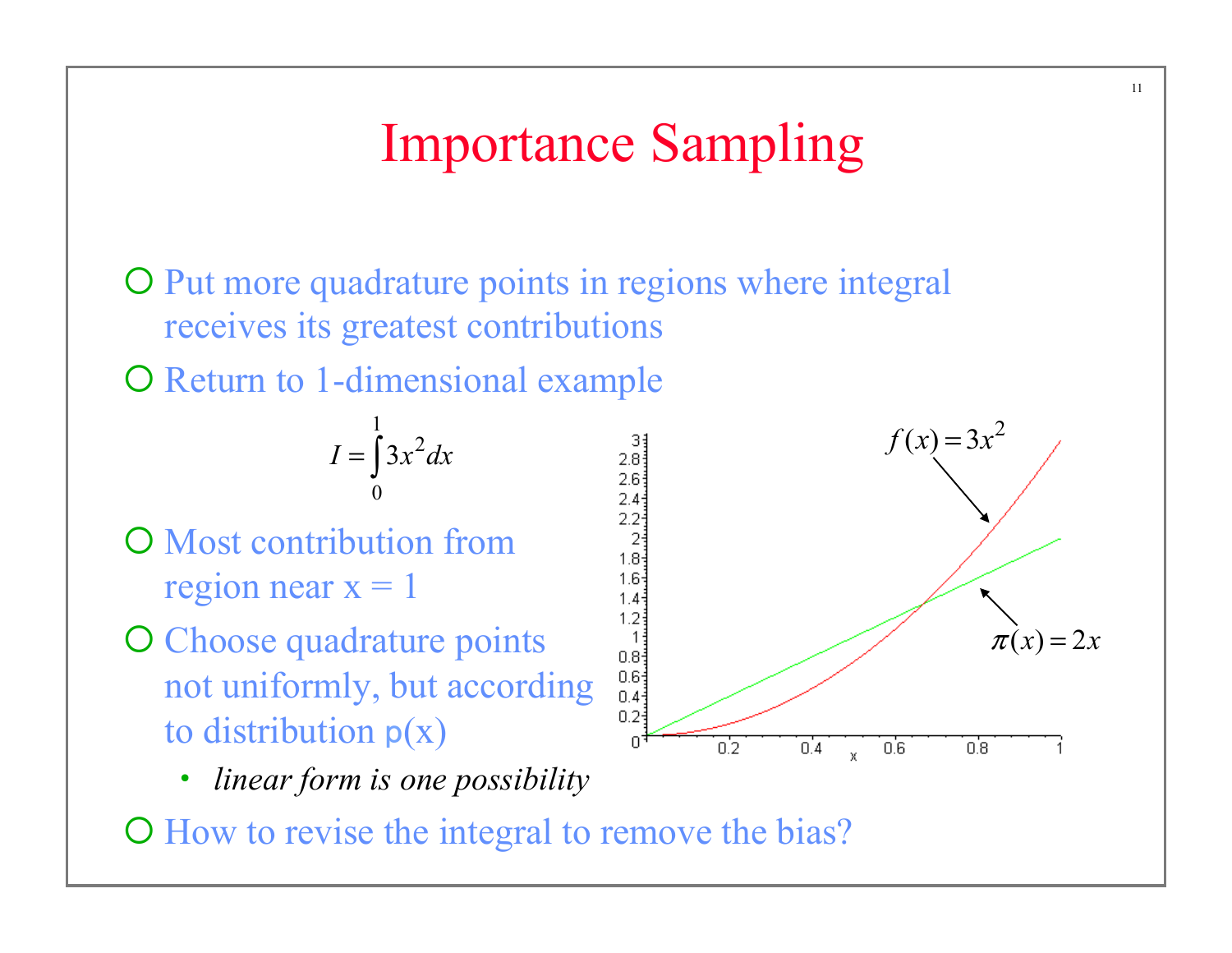### The Importance-Sampled Integral

#### O Consider a rectangle-rule quadrature with unevenly spaced abscissas

$$
I \approx \sum_{i=1}^{n} f(x_i) \Delta x_i
$$

- O Spacing between points
	- *reciprocal of local number of points per unit length*

$$
\Delta x_i = \frac{b-a}{n} \frac{1}{\pi(x_i)}.
$$

 $$ 

 $\pi(x)$ 

O Importance-sampled rectangle rule

• *Same formula for MC sampling* 

$$
1 \approx \frac{b-a}{n} \sum_{i=1}^{n} \frac{f(x_i)}{\pi(x_i)}
$$
  
1 ≈  $\frac{b-a}{n} \sum_{i=1}^{n} \frac{f(x_i)}{\pi(x_i)}$  choose x points

 $0.8$ <br>0.6<br>0.4<br>0.4<br>0.2

*according to* p

 $\Delta x_1$   $\Delta x_2$   $\Delta x_3$ 

 $0.2$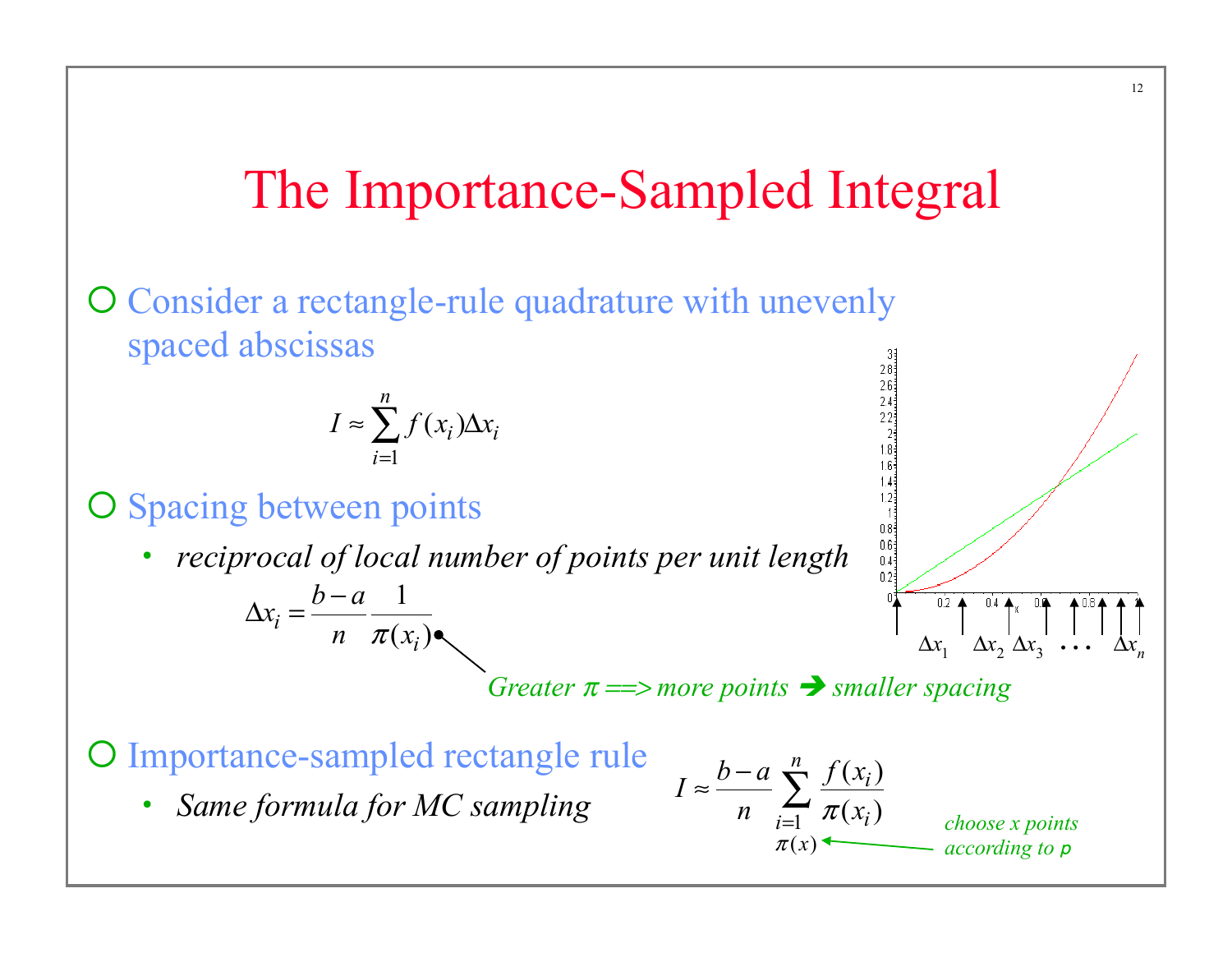### Generating Nonuniform Random Deviates

 $f(x) = u(z) \left| \frac{dz}{dt} \right|$ 

 $\pi(x) =$ 

*dx*

#### $\overline{O}$  Probability theory says...

- *...given a probability distribution u(z)*
- *if x is a function x(z),*
- *then the distribution of* π*(x) obeys*

### $\bigcirc$  Prescription for  $\pi(x)$

- *solve this equation for x(z)*
- *generate z from the uniform random generator*
- *compute x(z)*

### O Example

- *we want*  $\pi(x) = ax$  *on*  $x = (0,1)$
- *then*  $z = \frac{1}{2}ax^2 + c = x^2$  $\alpha$  and c from "boundary conditions"
- *so*  $x = z^{1/2}$
- *taking square root of uniform deviate gives linearly distributed values*

**O** Generating  $\pi(x)$  requires knowledge of  $\int \pi(x)dx$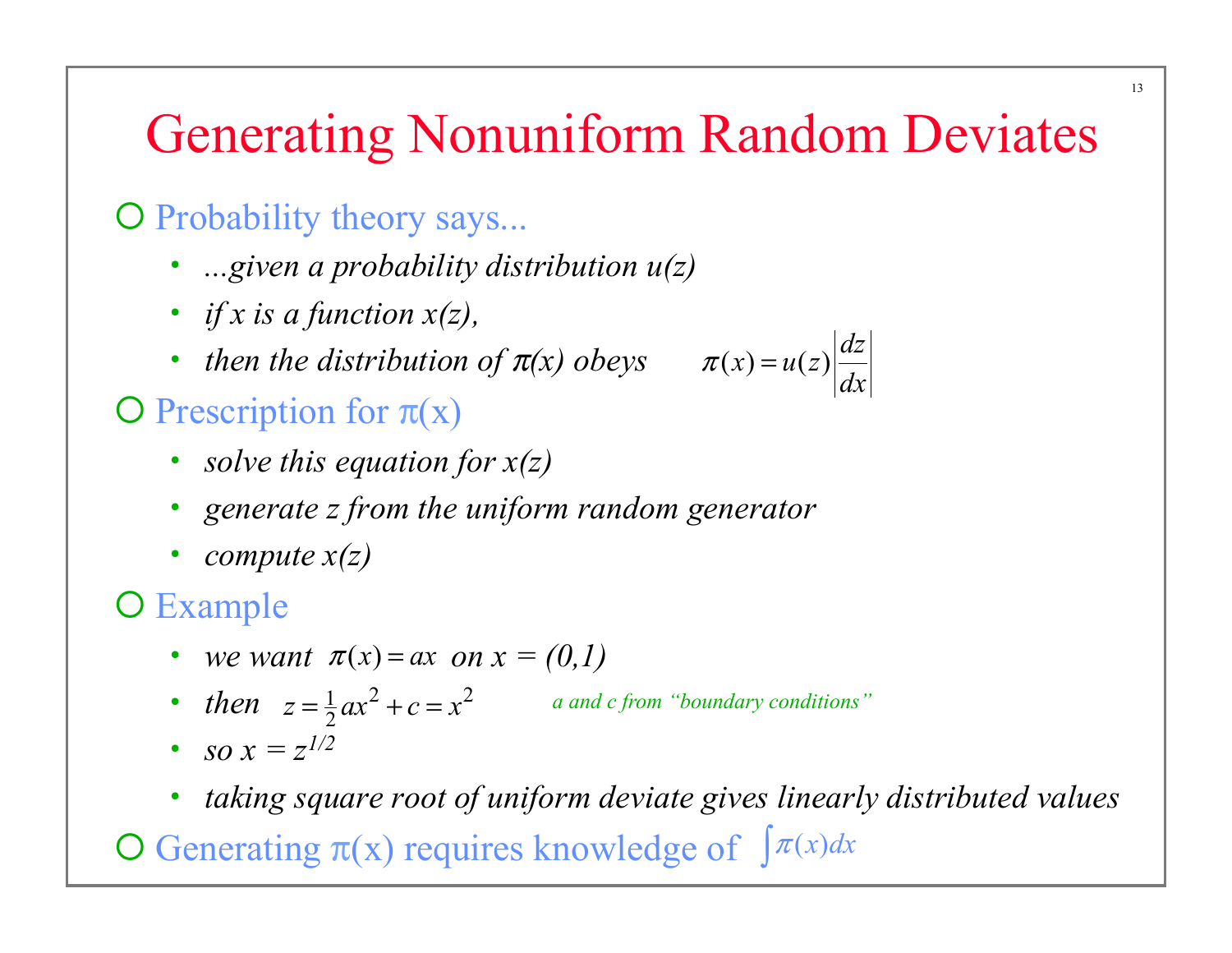### Choosing a Good Weighting Function

O MC importance-sampling quadrature formula

$$
I \approx \frac{1}{n} \sum_{\substack{i=1 \ \pi(x_i)}}^n \frac{f(x_i)}{\pi(x_i)} = \left\langle \frac{f}{\pi} \right\rangle_{\pi}
$$

 $\overline{O}$  Do not want  $\pi(x)$  to be too much smaller or too much larger than  $f(x)$ 

- *too small leads to significant contribution from poorly sampled region*
- *too large means that too much sampling is done in region that is not (now) contributing much*

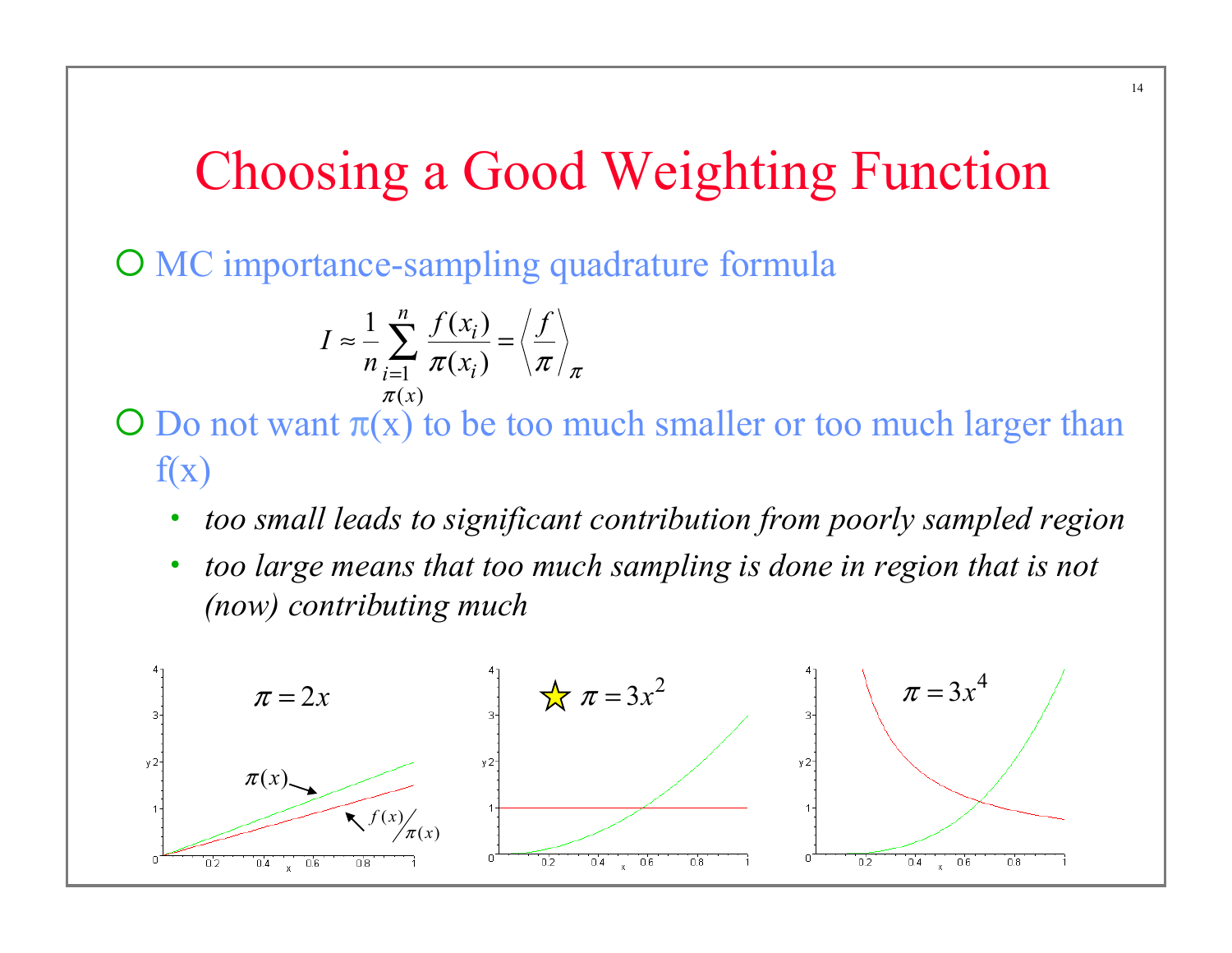# Variance in Importance Sampling Integration

Choose  $\pi$  to minimize variance in average

$$
\sigma_I^2 = \frac{1}{n} \left\{ \int \left[ \frac{f(x)}{\pi(x)} \right]^2 \pi(x) dx - \left[ \int \left[ \frac{f(x)}{\pi(x)} \right] \pi(x) dx \right]^2 \right\} \qquad \begin{array}{ccc} \frac{\pi(x)}{1} & \frac{\sigma_I}{\sqrt[3]{5n}} & 0.09 & 0.03 \\ 1 & \frac{2}{\sqrt[3]{5n}} & 0.09 & 0.03 \\ 2x & \frac{1}{\sqrt[3]{8n}} & 0.04 & 0.01 \\ 3x^2 & 0 & 0 & 0 \\ 4x^3 & \frac{1}{\sqrt[3]{8n}} & 0.04 & 0.01 \end{array}
$$

Smallest variance in average corresponds to  $\pi(x) = c \times f(x)$ 

- *not a viable choice*
- *the constant here is selected to normalize* <sup>π</sup>
- *if we can normalize*  $\pi$  *we can evaluate*  $\int \pi(x) dx$
- *this is equivalent to solving the desired integral of f(x)*

Click here for an applet demonstrating importance sampling

15

 $f(x) = 3x^2$